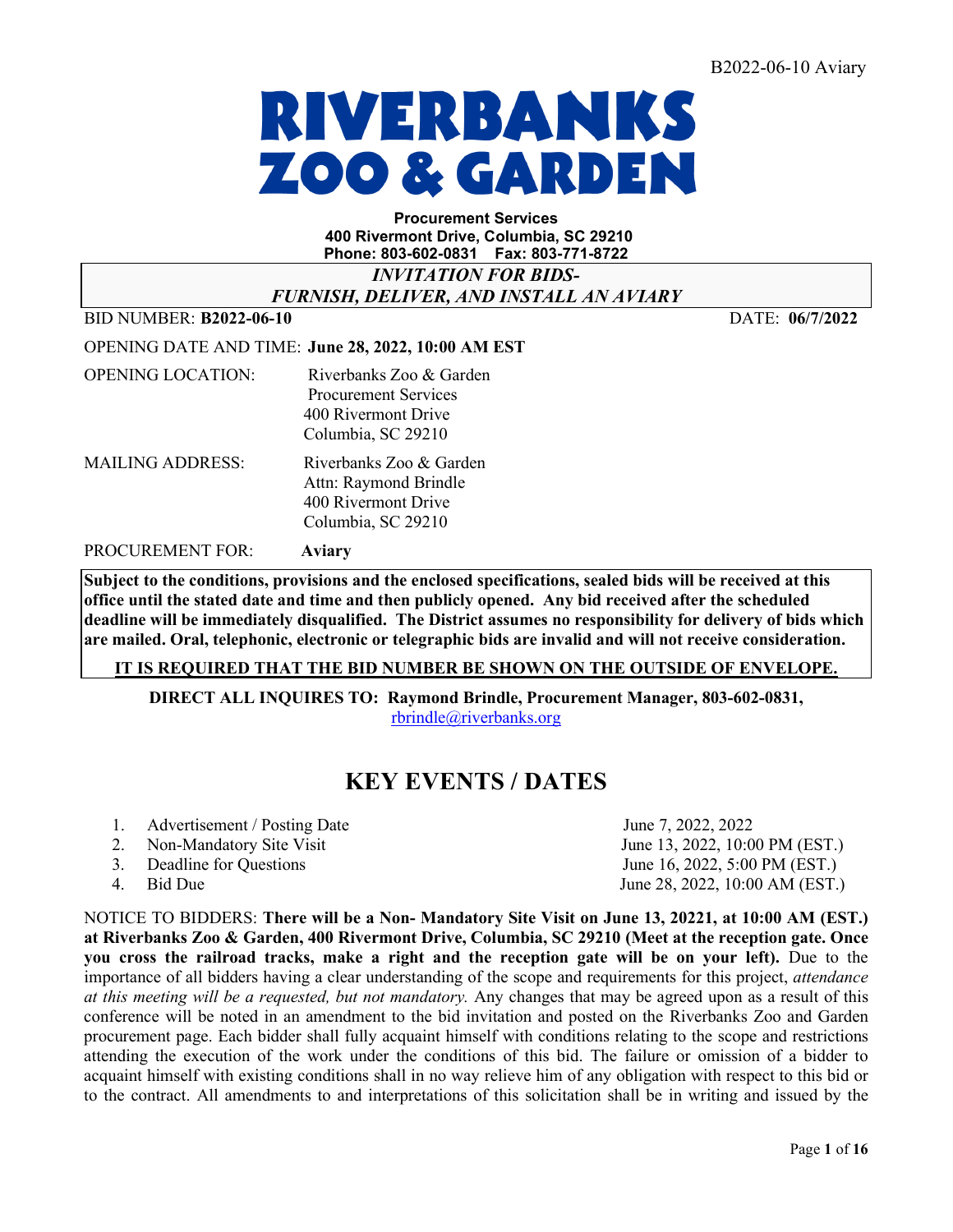Procurement Manager. Richland-Lexington Riverbanks Park District DBA Riverbanks Zoo & Garden (hereinafter known as "the District") shall not be legally bound by any amendment or interpretation that is not in writing.

*If downloading this solicitation from our website or alternate internet location, it is the responsibility of the bidder to email [rbrindle@riverbanks.org](mailto:rbrindle@riverbanks.org) to be registered as a potential bidder and to receive any subsequent amendments. Deadline for questions is June 16, 2022, by 5:00 PM (EST.) All questions must be submitted in writing.*

#### *"NO BID"* **RESPONSE FORM**

To submit a *"No Bid"* response for this project, this form must be completed for your company to remain on our bidders list for commodities/services referenced.

**Note: Please show the solicitation number on the outside of the envelope.** 

**Please check statement(s) applicable to your** *"No Bid"* **response --**

 **Specifications are restrictive, i.e. geared toward one brand or manufacturer only (explain below). Specifications are ambiguous (explain below). We are unable to meet specifications. Insufficient time to respond to the solicitation. Our schedule would not permit us to perform. We are unable to meet bond requirements. We are unable to meet insurance requirements. We do not offer this product or service. Remove us from your vendor list for this commodity/service. Other (specify below).**

**\_\_\_\_\_\_\_\_\_\_\_\_\_\_\_\_\_\_\_\_\_\_\_\_\_\_\_\_\_\_\_\_\_\_\_\_\_\_\_\_\_\_\_\_\_\_\_\_\_\_\_\_\_\_\_\_\_\_\_\_\_\_\_\_\_\_\_\_\_\_\_\_\_\_\_\_\_\_\_** 

**\_\_\_\_\_\_\_\_\_\_\_\_\_\_\_\_\_\_\_\_\_\_\_\_\_\_\_\_\_\_\_\_\_\_\_\_\_\_\_\_\_\_\_\_\_\_\_\_\_\_\_\_\_\_\_\_\_\_\_\_\_\_\_\_\_\_\_\_\_\_\_\_\_\_\_\_\_\_\_** 

*Comments:* 

| Company Name (as registered with the IRS) | <b>Authorized Signature</b> |
|-------------------------------------------|-----------------------------|
| <b>Correspondence Address</b>             | <b>Printed Name</b>         |
| City, State, Zip                          | <b>Title</b>                |
| <b>E-mail Address (Please Print)</b>      |                             |
| Date                                      | <b>Telephone</b><br>Fax     |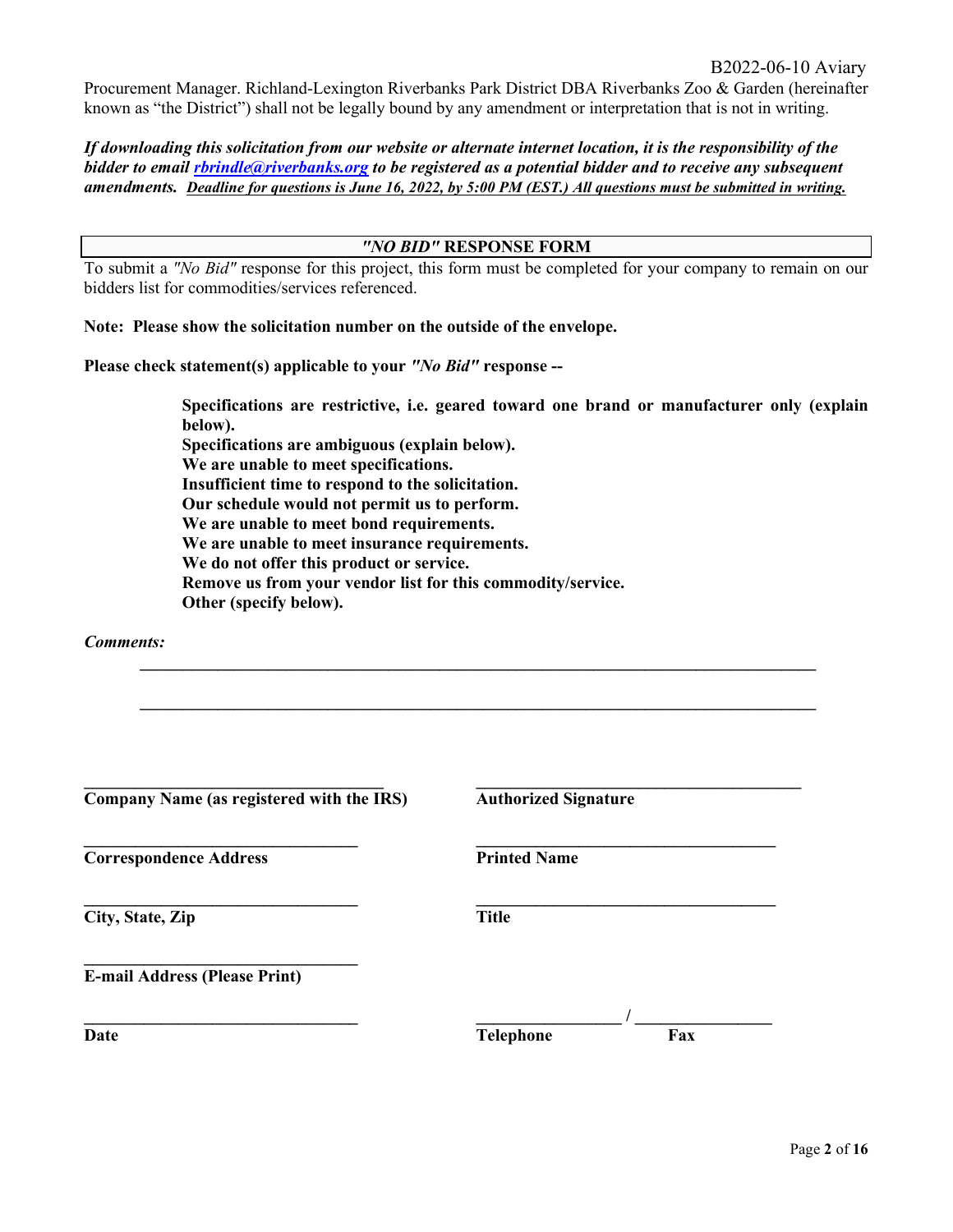#### **INSTRUCTIONS TO BIDDERS**

- 1. Only one copy of bid invitation is required, unless otherwise stated.
- 2. Bids, amendments thereto or withdrawal request must be received by the time advertised for bid openings to be timely filed. It is the vendor's sole responsibility to ensure that these documents are received by the Procurement Office at or before the time indicated in the bid document.
- 3. When specifications or descriptive papers are submitted with the bid invitation, enter bidder's name thereon.
- 4. Submit your signed bid on the forms provided. Show bid number on envelope as instructed. The District assumes no responsibility for unmarked or improperly marked envelopes. Unsigned bids will be rejected.
- 5. Bidders must clearly mark as "Confidential" each part of their bid which they consider to be proprietary information that could be exempt from disclosure under Section 30-4-4C Code of Laws of South Carolina, 1976, (1986 Cum Supp) Freedom of Information Act. The District reserves the right to determine whether this information should be exempt from disclosure and no legal action may be brought against the District or its agents for its determination in this regard.
- 6. By submission of a bid, you are guaranteeing that all goods and services meet the requirements of the solicitation during the contract period.
- 7. This solicitation does not commit the District to award a contract, to pay any cost incurred in the preparation of the bid, or to procure or contract for goods or services listed herein.
- 8. CORRECTION OF ERRORS ON THE BID FORM: All prices and notations shall be printed in ink or typewritten. Errors should be crossed out, corrections entered and initialed by the person signing the bid. Erasures or use of typewriter correction fluid may be cause for rejection. No bid shall be altered or amended after specified time for opening.
- 9. BIDDERS SCHEDULE: Enter the manufacturer, brand, and model/catalog number, as applicable, and your bid price in the space provided on the bidder's schedule. Additional pages may be attached, when applicable, for alternates, etc.
- 10. NOTIFICATION: Intent to Award and/or Statement of Award will be posted on the Riverbanks Zoo & Garden website at <http://www.riverbanks.org/procurement>
- 11. RIGHT TO PROTEST: (does not apply to procurements \$1-\$50,000) Any prospective bidder, offeror, or contractor, who is aggrieved in connection with the solicitation of a contract shall protest in writing to the Procurement Manager within ten (10) calendar days of the date of issuance of the Invitation to Bid, Requests for Proposals or other solicitation documents, whichever is applicable, or any amendments thereto, if the amendment is at issue. Any actual bidder, offeror, or contractor, who is aggrieved in connection with the intended award or award of a contract, shall protest in writing to the Procurement Manager within ten (10) calendar days of the notification of Intent to Award or Statement of Award.
- 12. PROTEST PROCEDURE: A protest shall be in writing, submitted to the Procurement Manager, and shall set forth the specific grounds of the protest with enough particularity to give notice of the issues to be decided.
- 13. QUESTIONS REGARDING SPECIFICATIONS AND/OR THE BIDDING PROCESS:
	- To ensure fair consideration for all bidders the District prohibits any type of communications to or with any department, employee, or District official during the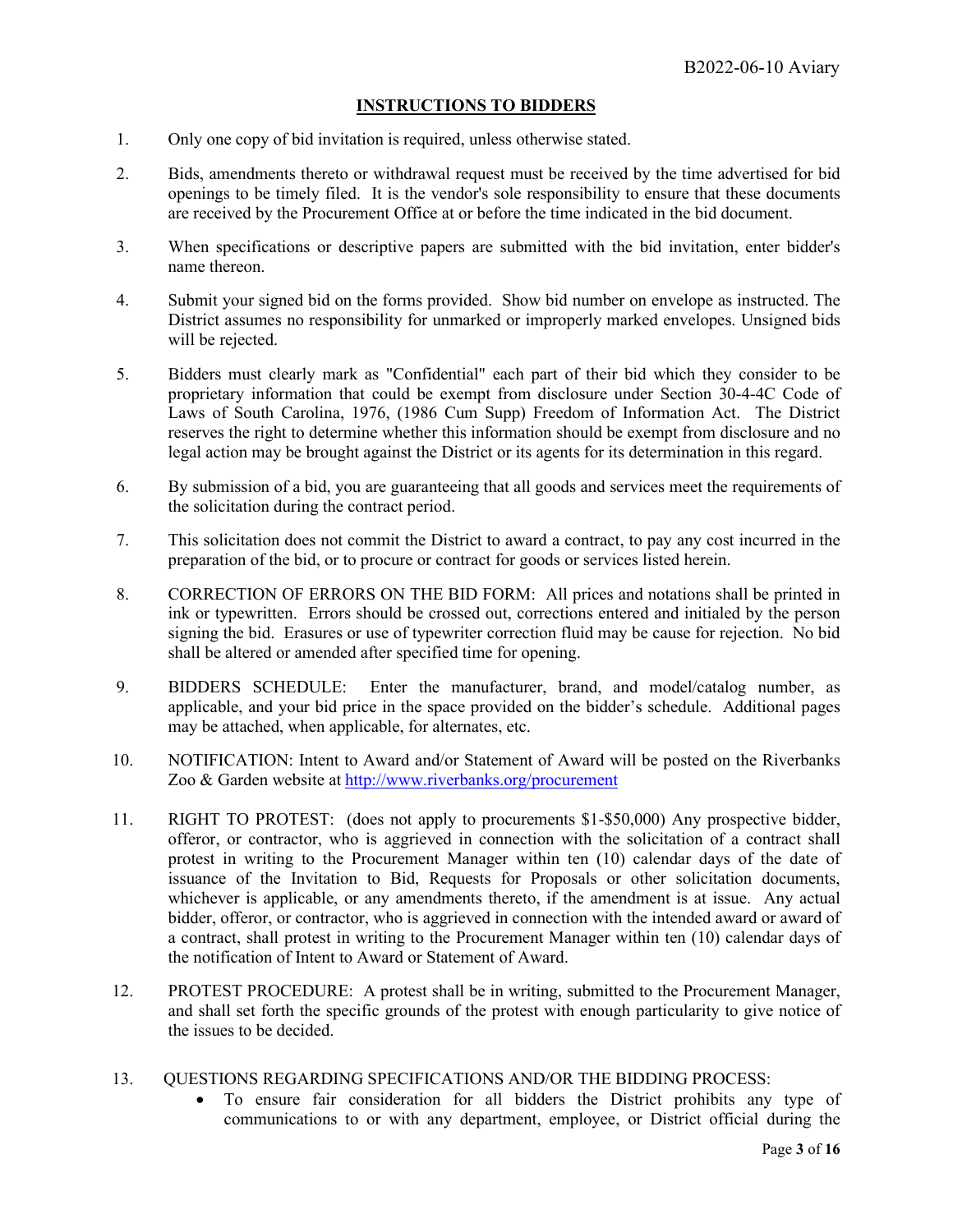solicitation process, except as provided on page one of the solicitation. This includes any communications initiated by a bidder to any District Official or employee evaluating or considering the bidder, prior to the time an award decision has been made public. **Failure to comply shall be grounds for disqualification of the offending bidder from consideration for award of the bid and/or any future solicitations.**

- Any communications between the bidder and the District shall be initiated by the Procurement Office or the appropriate District representative in order to obtain necessary information or clarification needed to develop a proper and accurate evaluation of the bid. **Failure to comply shall be grounds for disqualification of the offending bidder from consideration for award of the bid and/or any future solicitations.**
- It will be the sole responsibility of the bidder to contact the Procurement Office prior to submitting a bid to ascertain if any amendments have been issued in order to obtain all such documentation, and to return the executed documentation with their bid. All amendments will be posted on the Riverbanks Zoo & Garden website at: <http://www.riverbanks.org/procurement>

#### **GENERAL PROVISIONS**

- 1. The District reserves the right to reject any and all bids, to cancel a solicitation, and to waive any technicality if deemed to be in the best interest of the District.
- 2. Unit prices will govern over extended prices unless otherwise stated in this bid invitation.
- 3. PROHIBITION OF GRATUITIES: Amended section 8-13-700 and 705 of the 1976 Code of Laws of South Carolina states: "Whoever gives or offers to any public official or public employee any compensation including a promise of future employment to influence his action, vote, opinion or judgment as a public official or public employee or such public official solicits or accepts such compensation to influence his action, vote, opinion or judgment shall be subject to the punishment as provided by Section 16-9- 210 and Section 16-9-220."
- 4. BIDDERS QUALIFICATIONS: Consideration will be given only to the contractors who can produce conclusive evidence that they can meet the following requirements:
	- 4.1 Adequate capital and credit rating sufficient to complete all operations under this contract in a satisfactory manner.
	- 4.2 An efficient office force with satisfactory record in expediting delivery of materials to field force, and capable of fulfilling proper liaison service with mechanical trade.
	- 4.3 An adequate and efficient field force with extensive knowledge of all types of work involved under this contract.
	- 4.4 A record of amicable relations with labor.
	- 4.5 An adequate supply of applicable equipment in good operating condition to fulfill the contract.
- 5. LICENSES, PERMITS, INSURANCE, & TAXES: All costs for required licenses, permits, insurances and taxes shall be borne by the Contractor.
- 6. INSURANCE:
- 6.1 The amount and types of insurance required should be reasonably commensurate with the hazards and magnitude of the undertaking, but in no event of lesser amount nor more restrictive than the limits of liability and schedule of hazards below described. Without limiting its liability under the contract agreement, the Contractor shall procure and maintain, at its expense during the life of this contract, insurance of the types in the minimum amounts stated below: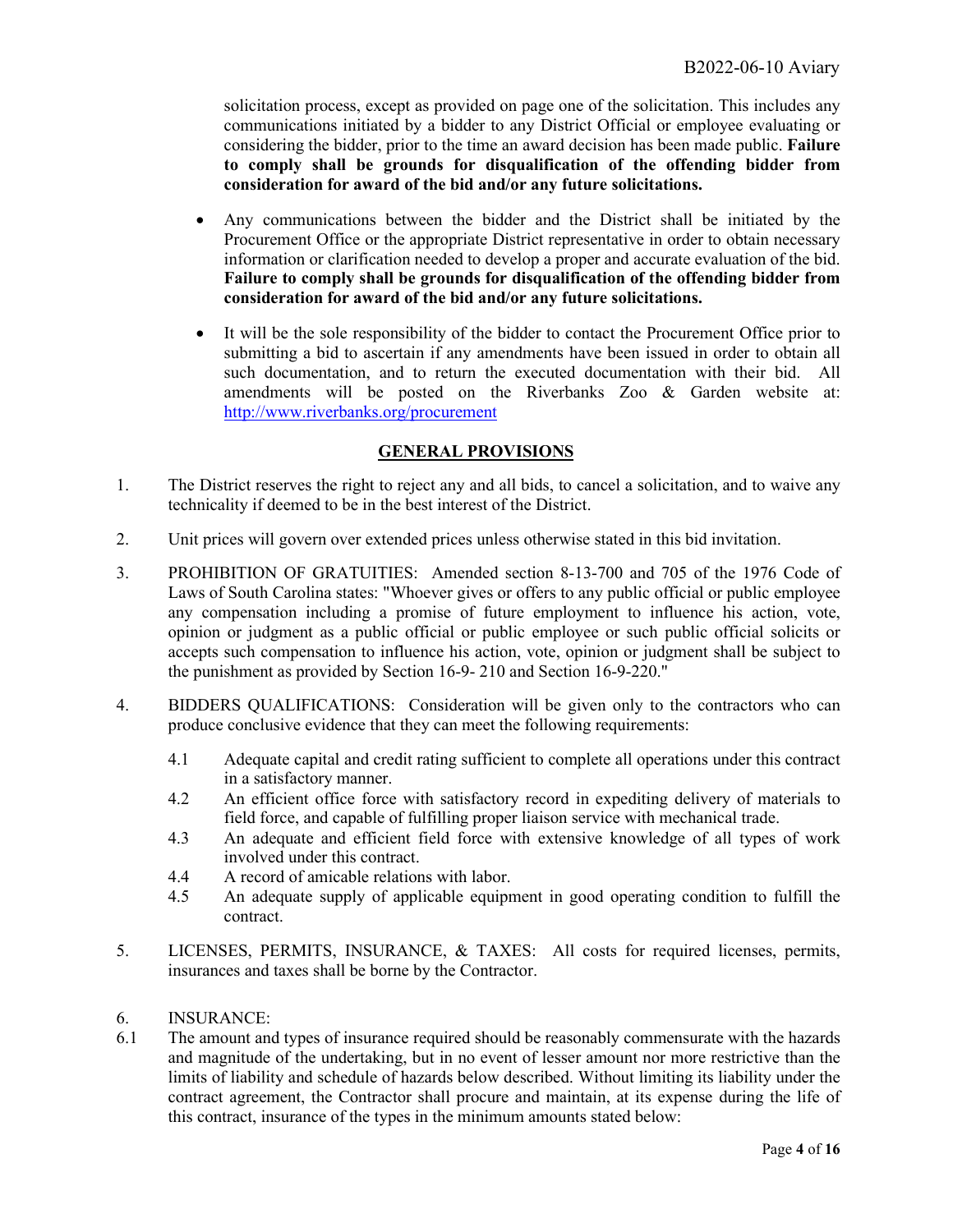#### **SCHEDULE** LIMIT **WORKERS COMPENSATION** Statutory As required by the State of South Carolina. **COMPREHENSIVE GENERAL LIABILITY** Premises Operations  $$1,000,000$  Single Limit Contractual Liability

Independent Contractors Personal Injury Products - Completed Operations **AUTOMOBILE LIABILITY** All Owned, Non-Owned, and Hired  $$ 100,000$  Combined

- 6.2 The Contractor's comprehensive general liability policy shall also include blanket contractual liability coverage or shall be endorsed to cover the liability assumed by the Contractor. Said insurance shall be written by a company or companies approved to do business in the State of South Carolina and acceptable to the District. Before commencing any work hereunder, certificates evidencing the maintenance of said insurance shall be furnished to the District. The District, its officials, employees and volunteers are to be covered as insured's as respects: liability arising out of activities performed by or on behalf of the contractor, including the insured's general supervision of the contract; products and completed operations of the contractor; premises owned, occupied or used by the Contractor; or automobiles owned, leased, hired or borrowed by the contractor. The coverage shall contain no special limitations on the scope of protection afforded the District, its officials, employees or volunteers. To accomplish this objective, the District shall be named as an additional insured under the Contractor's insurance as outlined above.
- 6.3 The contractor shall take out and maintain, during the life of this contract, the statutory Workmen's Compensation and Employer's Liability Insurance for all of his employees to be engaged in work on the project under this contract, and in case any such work is sublet, the contractor shall require the subcontractor similarly to provide Workmen's Compensation and Employer's Liability Insurance for all of the latter's employees to be engaged in such work.
- 6.4 Contractors insurance coverage shall be primary insurance as respects the District, it's officials, employees and volunteers. Any insurance or self-insurance maintained the District shall be in excess of the Contractor's insurance and shall not be required to contribute. To accomplish this objective, the following wording should be incorporated in the previously referenced additional insured endorsement:

*Other Insurance*: This insurance is primary, and our obligations are not affected by any other insurance carried by the additional insured whether primary, excess, contingent or on an other basis.

- 6.5 Each insurance required by the District shall be endorsed to state that coverage shall not be suspended, voided, canceled by either party, reduced in coverage or in limits except after thirty (30) days prior written notice by certified mail, return receipt requested, has been given to Riverbanks Zoo & Garden Procurement Office.
- 6.6 Contractor shall include all subcontractors as insured under its policies or shall furnish separate certificates and endorsements for each subcontractor. All coverage's for subcontractors shall be subject to all the requirements stated herein.
- 6.7 All certificates and endorsements must be received and approved by the District within ten (10) days after notification of award.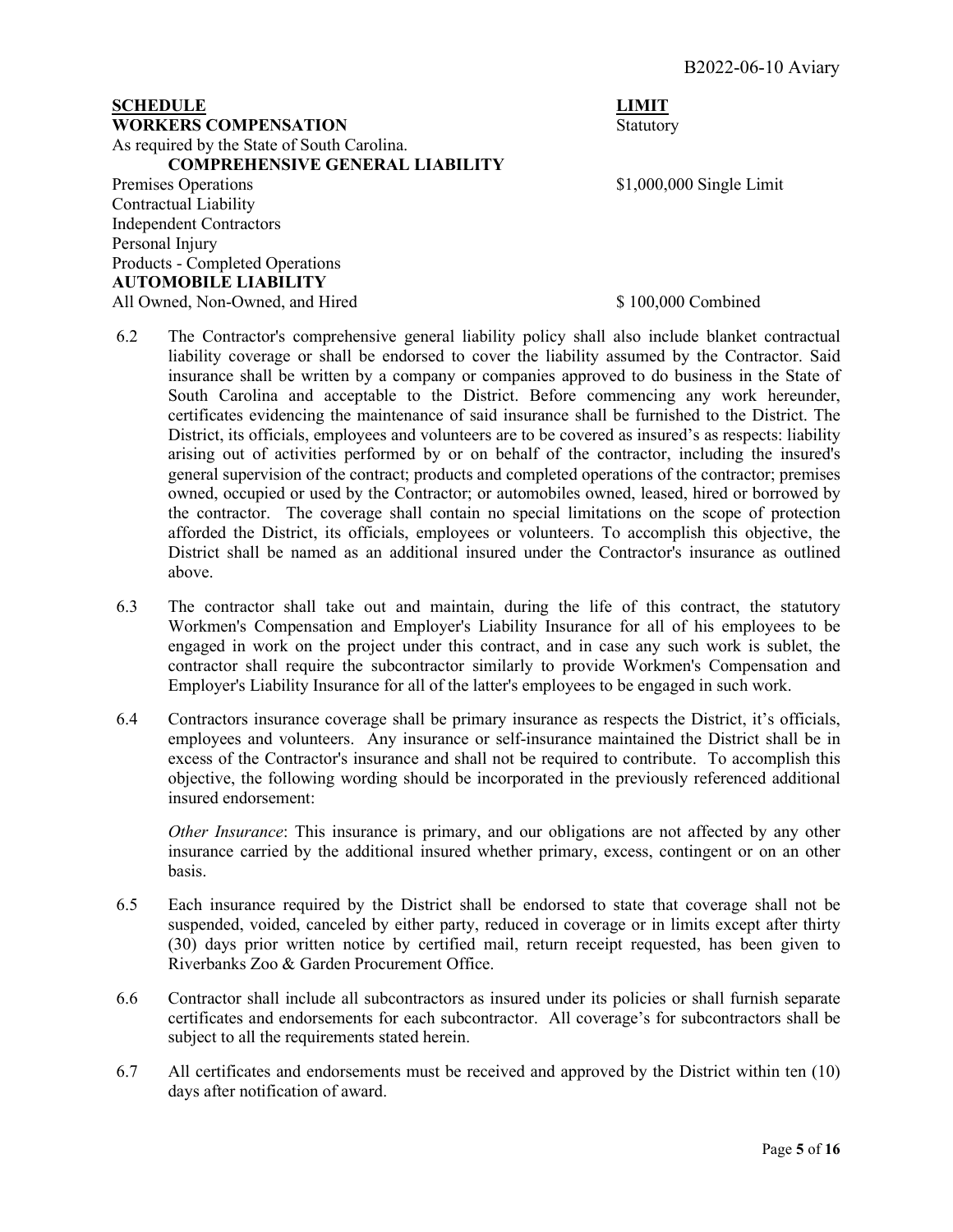- 6.8 The District, its officers and employees shall be named as an "additional insured" in the Automobile and General Liability policies, and it shall be stated on the Insurance Certificate with the provision that this coverage "is primary to all other coverage the District may possess".
- 7. BIDDERS RESPONSIBILITY: Each bidder shall fully acquaint himself with conditions relating to the scope and restrictions attending the execution of the work under the conditions of this bid. It is expected that this will sometimes require on-site observation. The failure or omission of a bidder to acquaint himself with existing conditions shall in no way relieve him of any obligation with respect to this bid or to the contract.
- 8. AWARD CRITERIA: The contract shall be awarded to the lowest responsible and responsive bidder(s) whose bid meets the requirements and criteria set forth in the Invitation for Bid. The award can be made to one or a multiple of contractors; whichever is in the best interest of the District, or unless otherwise stated on bidders' schedule.

If two or more bidders are tied in price while otherwise meeting all of the required conditions, awards are determined in the following order of priority:

- 8.1 If there is a South Carolina firm tied with an out-of-state firm, the award must be made automatically to the South Carolina firm.
- 8.2 Tie bids involving South Carolina produced or manufactured products, when known, and items produced or manufactured out of the State must be resolved in favor of the South Carolina commodity.
- 8.3 Tie bids involving a business certified by the South Carolina Office of Small and Minority Business Assistance as a Minority Business Enterprise must be resolved in favor of the Minority Business Enterprise.
- 8.4 Tie bids involving South Carolina firms must be resolved in favor of the South Carolina firm located closest to the District.
- 8.5 In all other situations in which bids are tied, the award must be made to the tied bidder offering the quickest delivery time, or if the tied bidders have offered the same delivery time, the tie must be resolved by the flip of a coin witnessed by the Procurement Manager. All responding vendors must be invited to attend.
- 9. WAIVER: The District reserves the right to waive any Instruction to Bidders, General or Special Provisions, General or Special Conditions, or specifications deviation if deemed to be in the best interest of the District.
- 10. COMPETITION: This solicitation is intended to promote competition. If any language, specifications, terms and conditions, or any combination thereof restricts or limits the requirements in this solicitation to a single source, it shall be the responsibility of the interested contractor to notify the Procurement Services Office in writing within five (5) days prior to the opening date. The solicitation may or may not be changed but a review of such notification will be made prior to the award.
- 11. REJECTION: The District reserves the right to reject any bid that contains prices for individual items or services that are inconsistent or unrealistic when compared to other prices in the same or other bids or ambiguous bids which are uncertain as to terms, delivery, quantity, or compliance with specifications may be rejected or otherwise disregarded if such action is in the best interest of the District.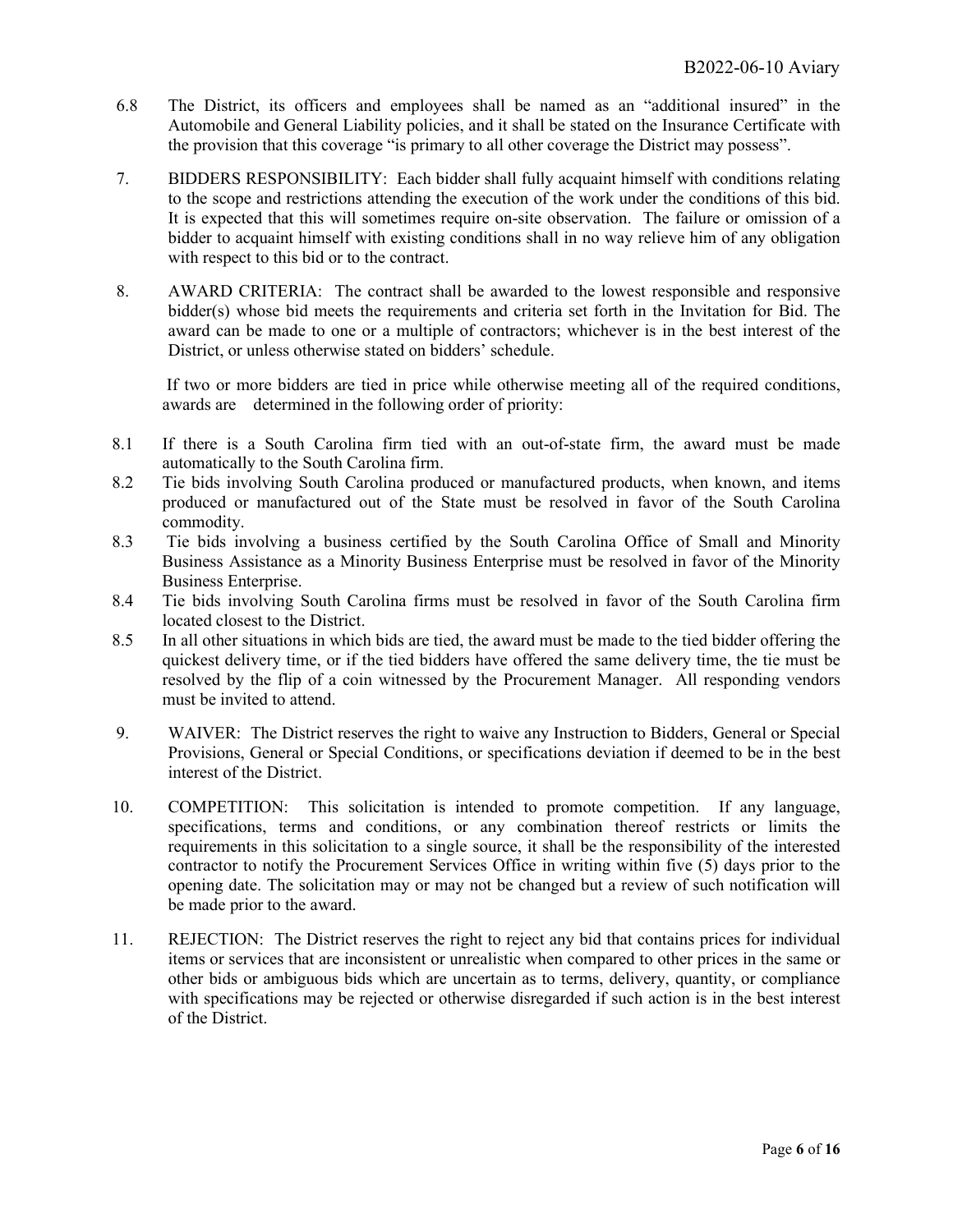#### **GENERAL CONDITIONS**

- 1. DEFAULT: In case of default by the contractor, the District reserves the right to purchase any or all items in default in the open market, charging the contractor with any excessive costs. Should such charge be assessed, no subsequent bids will be considered, or purchase orders issued to the defaulting contractor until the assessed charge has been satisfied.
- 2. NON-APPROPRIATION: Any contract entered into by the District resulting from this bid invitation shall be subject to cancellation without damages or further obligation when funds are not appropriated or otherwise made available to support continuation of performance in a subsequent fiscal period or appropriated year.
- 3. INDEMNIFICATION: The contractor agrees to indemnify and save harmless the District and all District officers, agents and employees from claims, suits, actions, damages and costs of every name and description, arising out of or resulting from the use of any materials furnished by the Contractor, provided that such liability is not attributable to negligence on the part of the District or failure of the District to use the materials in the manner outlined by the Contractor in descriptive literature or specifications submitted with the Contractor's bid.
- 4. CONTRACT ADMINISTRATION: Questions or problems arising after award of this contract shall be directed to the Procurement Manager. Copies of all correspondence concerning this contract shall be sent to, 400 Rivermont Drive, Columbia, SC 29210. All change orders must be authorized in writing by the Procurement Manager. The District shall not be bound to any change in the original contract unless approved in writing by the Procurement Manager.
- 5. PUBLICITY RELEASES: Contractor agrees not to refer to award of this contract in commercial advertising in such a manner as to state or imply that the products or services provided are endorsed or preferred by the User. The contractor shall not have the right to include the Districts name in its published list of customers without prior approval. With regard to news releases, only the name of the project and duration of contract may be used and then only with prior approval of the District. The contractor also agrees not to publish, or cite in any form, any comments or quotes from the Riverbanks Zoo & Garden Staff unless it is a direct quote from the Public Relations Officer.
- 6. QUALITY OF PRODUCT: Unless otherwise indicated in this bid it is understood and agreed that any items offered or shipped on this bid shall be new and in first class condition unless otherwise indicated herein.
- 7. S.C. LAW CLAUSE: Upon award of a contract under this bid, the person, partnership, association or corporation to whom the award is made must comply with the laws of South Carolina which require such person or entity to be authorized and/or licensed to do business with this State. Notwithstanding the fact that applicable statutes may exempt or exclude the successful bidder from requirements that it be authorized and/or licensed to do business in this State, by submission of this signed bid, the bidder agrees to subject himself to the jurisdiction and process of the courts of the State of South Carolina as to all matters and disputes arising or to arise under the contract and the performance thereof, including any questions as to the liability for taxes, licenses, or fees levied by the State.
- 8. ASSIGNMENT: No contract or its provisions may be assigned, sublet, or transferred without the written consent/Acknowledgement of the Procurement Manager.
- 9. AFFIRMATIVE ACTION: The successful bidder will take affirmative action in complying with all Federal and State requirements concerning fair employment and treatment of all employees, without regard or discrimination by reason of race, color, religion, sex, national origin or physical handicap.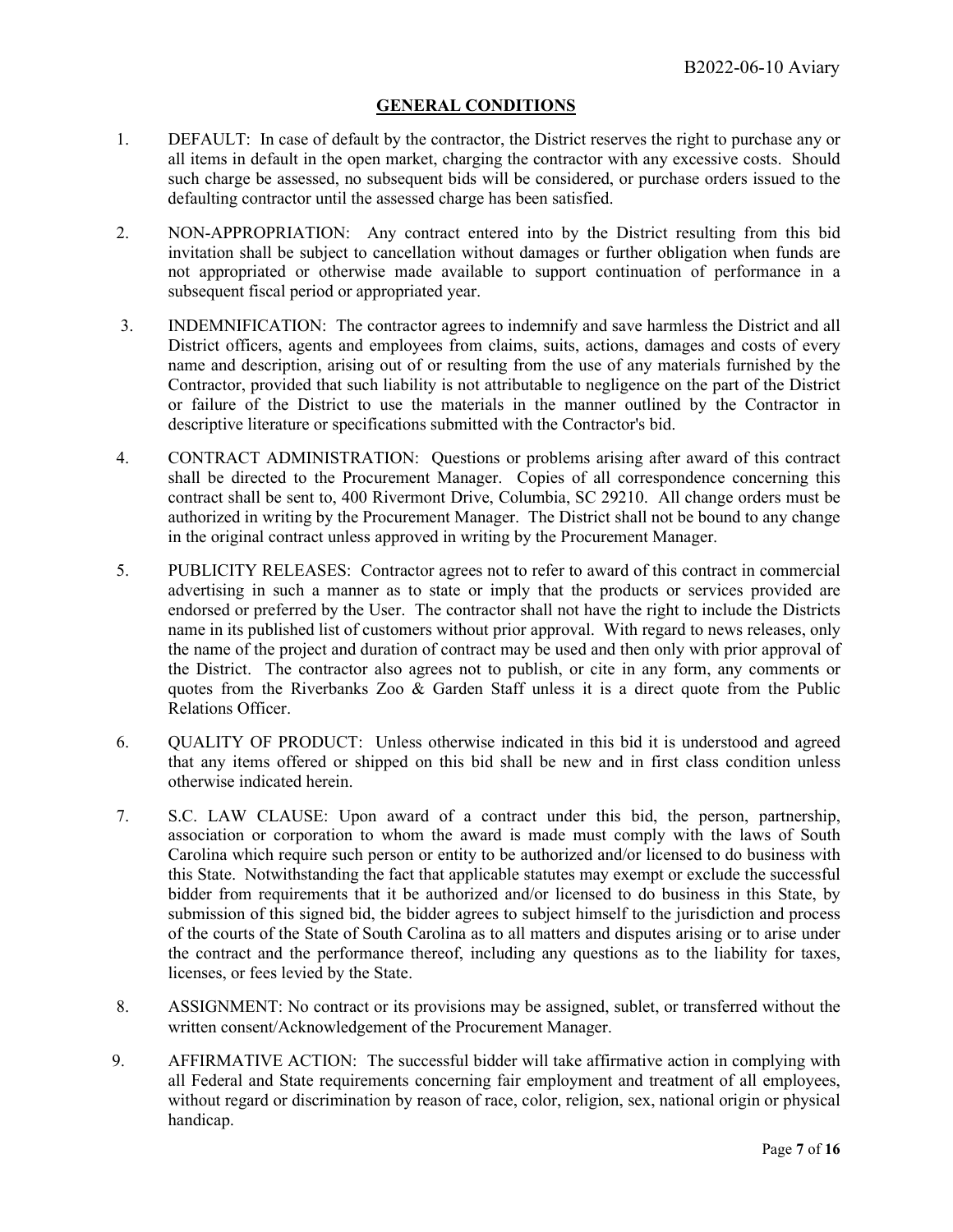- 10. BIDDING CONDITION OF PRICE: All bid prices submitted shall remain effective for a minimum period of 90 days, or until evaluation of bids is complete and award is made unless mutual consent of parties is established to extend due to unforeseen circumstances. Thereafter, the contract prices shall remain effective for the term of the contract.
- 11. 8% S.C. SALES TAX: The District shall add 8% sales tax to all orders; however lump sum bids shall include sales tax in bid price unless otherwise noted. **By submission of a signed proposal, you are certifying, under penalties of perjury that you comply with the SC Code of Laws 1976, as amended, relating to payment of any applicable taxes. This will certify to the District your compliance**.

Forms to register for all taxes administered by the South Carolina Department of Revenue may be obtained by calling the License and Registration Section at (803) 898-5872 or by writing to the South Carolina Department of Revenue, Registration Unit, Columbia, South Carolina 29214- 0140.

- 12. PAYMENT TERMS: Payment will be made within thirty (30) days after acceptance of completed order/project. Early payment discount, if available, will be calculated from date of acceptance. Application for payment shall reflect services completed through the last day of the month. **There will be no exceptions to these payment terms unless approval is obtained in writing from the Procurement Manager prior to bid opening date.**
- 13. BID REQUIREMENTS: Bid requirements on the equipment/goods/services specified are not intended to be restrictive to potential bidders but indicate the required features for satisfactory performance. The District will determine if minor deviations from these features are acceptable.
- 14. DEVIATIONS FROM SPECIFICATIONS: Any deviation from specifications indicated herein must be clearly pointed out; otherwise, it will be considered that items offered are in strict compliance with these specifications, and successful bidder will be held responsible, therefore. Deviations must be explained in detail on separate attached sheet(s). The listing of deviations, if any, is required but will not be construed as waiving any requirements of the specifications. Deviations found in the evaluation of the bid and not listed may be cause for rejection. Bidders offering substitute or equal items must provide information sufficient enough to determine acceptability of item offered.
- 15. CONTRACT: This bid, contract and submitted documents, when properly accepted by the District along with a written purchase order, shall constitute a contract equally binding between the successful offeror, and the District. No different or additional terms will become a part of this contract with the exception of a Change Order.
- 16. CHANGE ORDERS: No oral statement of any person shall modify or otherwise change, or affect the terms, conditions or specifications stated in the resulting contract. All change orders to the contract will be made in writing by the Procurement Manager.
- 17. AMENDMENTS: All amendments to and interpretations of this solicitation shall be in writing and issued by the Procurement Manager. The District shall not be legally bound by any Amendment or interpretation that is not in writing.
- 18. BID EVALUATION: Bids received will be evaluated by the Procurement Manager. However, based on bid total, final decision for bid award may rest with the Richland-Lexington Riverbanks Park Commission. Factors to be considered during the evaluation process include, but are not limited to:

18.1 - Cost.

18.3 – Past performance

<sup>18.2 -</sup> Reputation and dependability of the contractor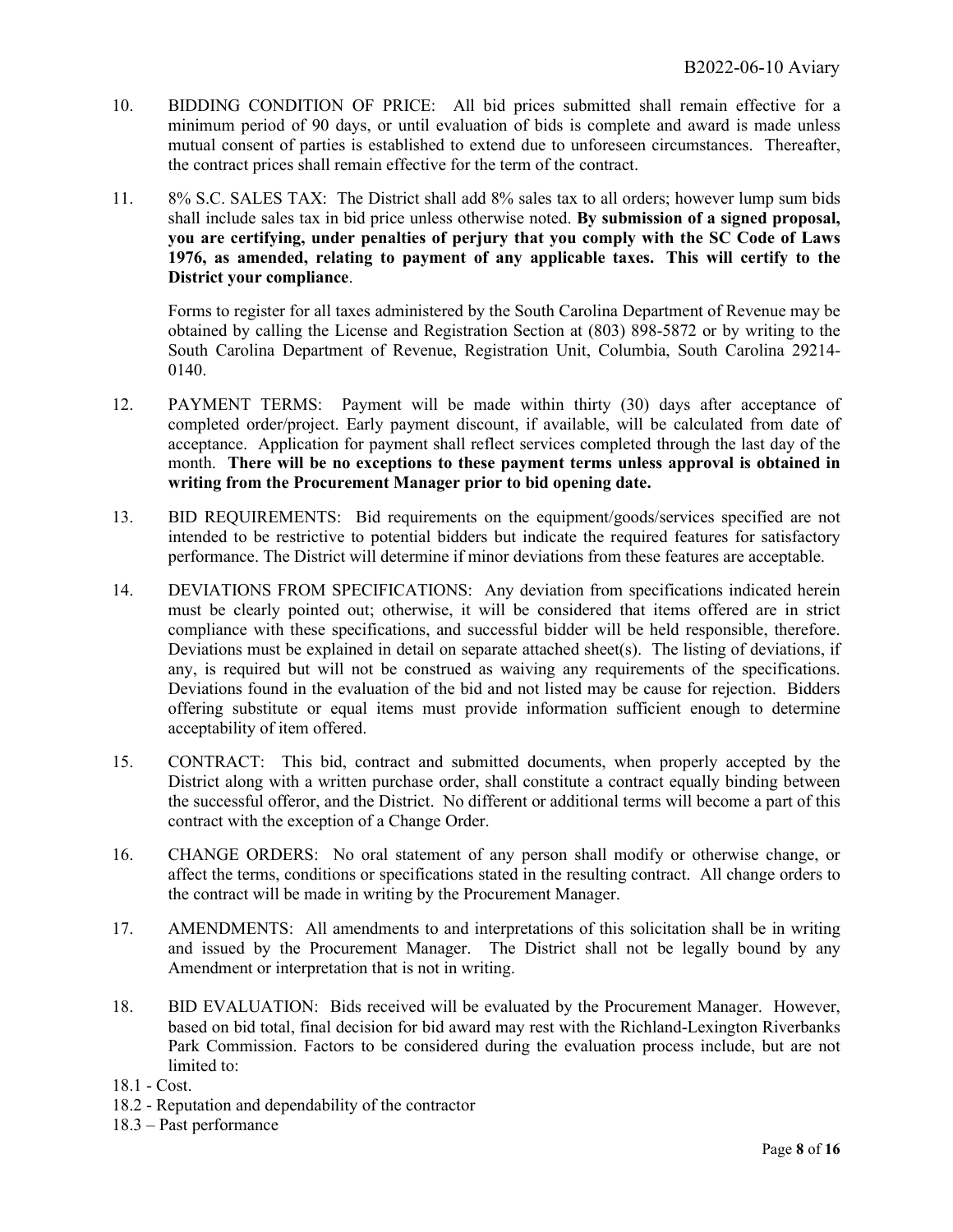- 19. ARBITRATION: Under no circumstances and with no exception will the District act as arbitrator between the Contractor.
- 20. SHIPPING: All deliveries shall be shipped F.O.B. point Destination-freight prepaid; the seller pays and bears all freight charges; collect shipments will not be accepted. It is agreed by the parties hereto that delivery by the contractor to the common carrier does not constitute delivery to the District. Any claim for loss or damage shall be between the contractor and the carrier.
- 21. "OR APPROVED EQUAL": Certain processes, types of equipment or kinds of material are described in the specifications and/or on the drawings by means of trade/brand names and catalog numbers. In each instance where this occurs, it is understood and inferred that such description is followed by the words "or approved equal". Such method of description is intended merely as a means of establishing a standard of comparability. However, the Owner reserves the right to select the items, which, in the judgment of the Owner, are best suited to the needs of the Owner, based on price, quality, service, availability, standardization and other relative factors. Bidders should indicate brand name, model, model number, size, type, weight, color, etc., of the item bid, if not exactly the same as the item specified. Vendor's stock number or catalog number is not sufficient to meet this requirement. If any bidder desires to furnish an item different from the specifications, vendor should submit along with the bid, the information, data, pictures, designs, cuts, etc., of the material they plan to furnish to enable the Owner to compare the material specified; and such material shall be given due consideration. The Owner reserves the right to insist upon and receive items as specified if the submitted items do not meet the Owner's standards for acceptance.
- 22. ALTERNATE BIDS: Bidders wishing to submit an alternate for consideration that does not meet the District's specifications (or approved deviations), must submit their proposal as an alternate bid. **This must be properly marked on both the sealed envelope and the Bidder's Schedule and submitted separately from any other bid. Failure to comply shall be grounds for being deemed non-responsive.**
- 23. DRUG-FREE WORKPLACE: By submittal of this bid, you are certifying that you will comply with Title 44, Code of Laws of South Carolina, 1976, Section 44-107-30.
- 24. ILLEGAL IMMIGRATION & PUBLIC CONTRACTS: In accordance with the South Carolina Illegal Immigration Reform Act, [2008, Act No. 280.](http://www.scstatehouse.net/sess117_2007-2008/bills/4400.htm) Section 3 of this Act added to [Chapter 14 to](http://www.scstatehouse.net/code/t08c014.htm)  [Title 8](http://www.scstatehouse.net/code/t08c014.htm) of the South Carolina Code of Laws prohibits covered persons from entering into covered contracts unless the contractor agrees either (a) to verify all new employees through the federal work authorization program [and requires the same from subcontractors and sub-subcontractors] or (b) to employ only qualifying workers. Effectively, the Act also requires contractors to agree to provide any documentation required to establish either (a) that the Act does or does not apply to the contractor, subcontractor, or sub-subcontractor; or (b) that the contractor, and any subcontractor or sub-subcontractor, are in compliance with Section 3 of the Act."
- 25. NO CONTACT POLICY: After the date and time established for receipt of proposals by the District, any contact initiated by any offeror with any District representative, other than the Purchasing Department representative listed herein, concerning this solicitation is prohibited. Any such unauthorized contact may cause the disqualification of the offeror from this procurement transaction.
- 26. TERMINATION: Subject to the provisions below, the contract may be terminated for any reason by the District providing a 30-day advance notice in writing is given to the contractor.
	- 26.1 Termination for Cause: Termination by the District for cause, default or negligence on the part of the contractor shall be excluded from the foregoing provisions, termination costs, if any, shall not apply. The thirty (30) days advance written notice requirement is waived and the default provision in this bid shall apply; see General Conditions.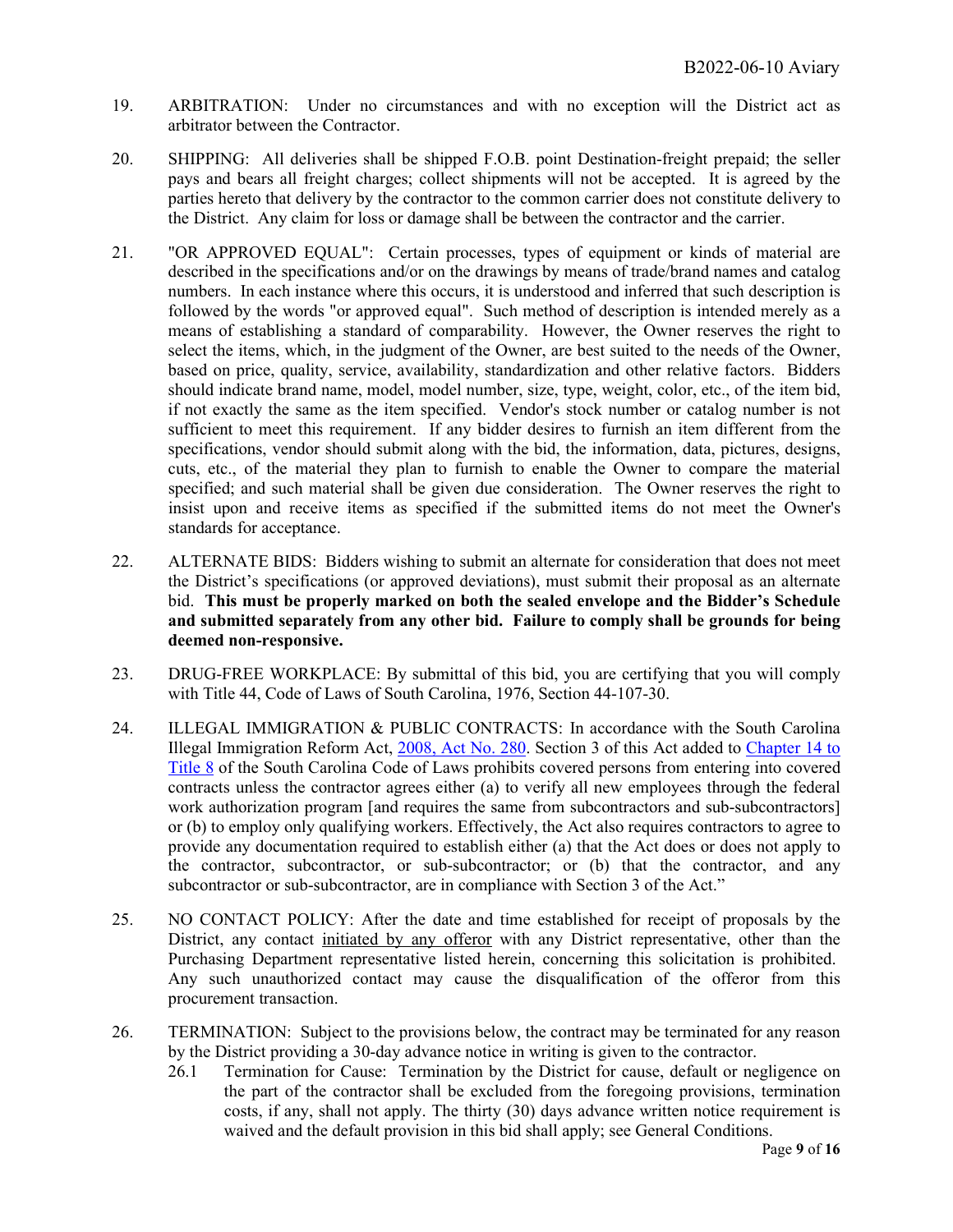- 26.2 Termination for Convenience: The District, by written notice, may terminate this contract in whole or in part, when it is in the best interest of the District.
- 26.3 Termination requirement does not apply if contract is to terminate at the end of an established contract term.
- 26.4 Termination for Non appropriations: If the District fails to appropriate or authorize the expenditure of sufficient funds to provide the continuation of this contract, or if a lawful order issued in or for any fiscal year during the term of the contract reduces the funds appropriated or authorized in such amount as to preclude making the payments set out therein, the contract shall terminate on the date said funds are no longer available without any termination charges or other liability incurring to the District. Any termination for non-appropriations shall not prohibit the District from obtaining services from another source or in another manner, which is in the best interest of the District.

#### **SCOPE OF WORK**

#### **INTENT:**

The Riverbanks Zoo and Garden is seeking a general contractor with a minimum of ten (10) years in the construction industry to build an aviary.

At Riverbanks Zoo and Gardens, we continue to make improvements to the facility to enhance the guest experience and provide more options for the improved welfare of the animals. Our Aviary has allowed our visitors to admire the habitat of the birds, while keeping them safe. Rebuilding the Aviary building will keep the excitement and prestige that Riverbanks continuously offers. The structure will provide opportunities for the guests to see birds in their natural habitat and create a strong focal point to complement the other viewing locations around the habitat.

This project is time sensitive and impacts the operation of the area. Therefore, the contractor should have all materials in hand prior to starting so no delays are due to material availability. Any delays must be reported to the Project Manager. See Exhibit A for requirements and specifications. Work hours can be adjusted to allow for certain portions of the work to be scheduled prior to or after Zoo operating hours. Normal work hours are 8:00 am till 5:00 pm. Est.

Sealed bids for Contractors, qualified under provisions of the Contractor's Licensing Law of the State of South Carolina (Secs. 40-11-10 -40-11-350 of Code of Laws, 1976, as amended to date) will be received by the Owners.

Bids must be accompanied by a Bid Bond or certified check in an amount of not less than five percent (5%) of the base bid pledging that the bidder will enter into a contract with the Owner for the terms stated in the bid.

Both Performance Bond and Payment Bond will be required in an amount equal to 100 percent of the contract price. All bonds shall be by a Surety Licensed in the State of South Carolina with an "A" minimum rating of performance and financial strength of at least five (5) times the contract amount, including add alternates, as listed in the most current publication of "Best's Key Rating Guide Property Liability". All bonds shall be accompanied by a "Power of Attorney" authorizing the attorney in fact to bind the surety and certified to include the date of bond.

No bid may be withdrawn for a period of 60 days after date and time set for opening of bids.

Plans will be obtained contacting Cindy Corley with Jumper Carter Sease Architects at [ccorley@jcsarchitects.com.](mailto:ccorley@jcsarchitects.com)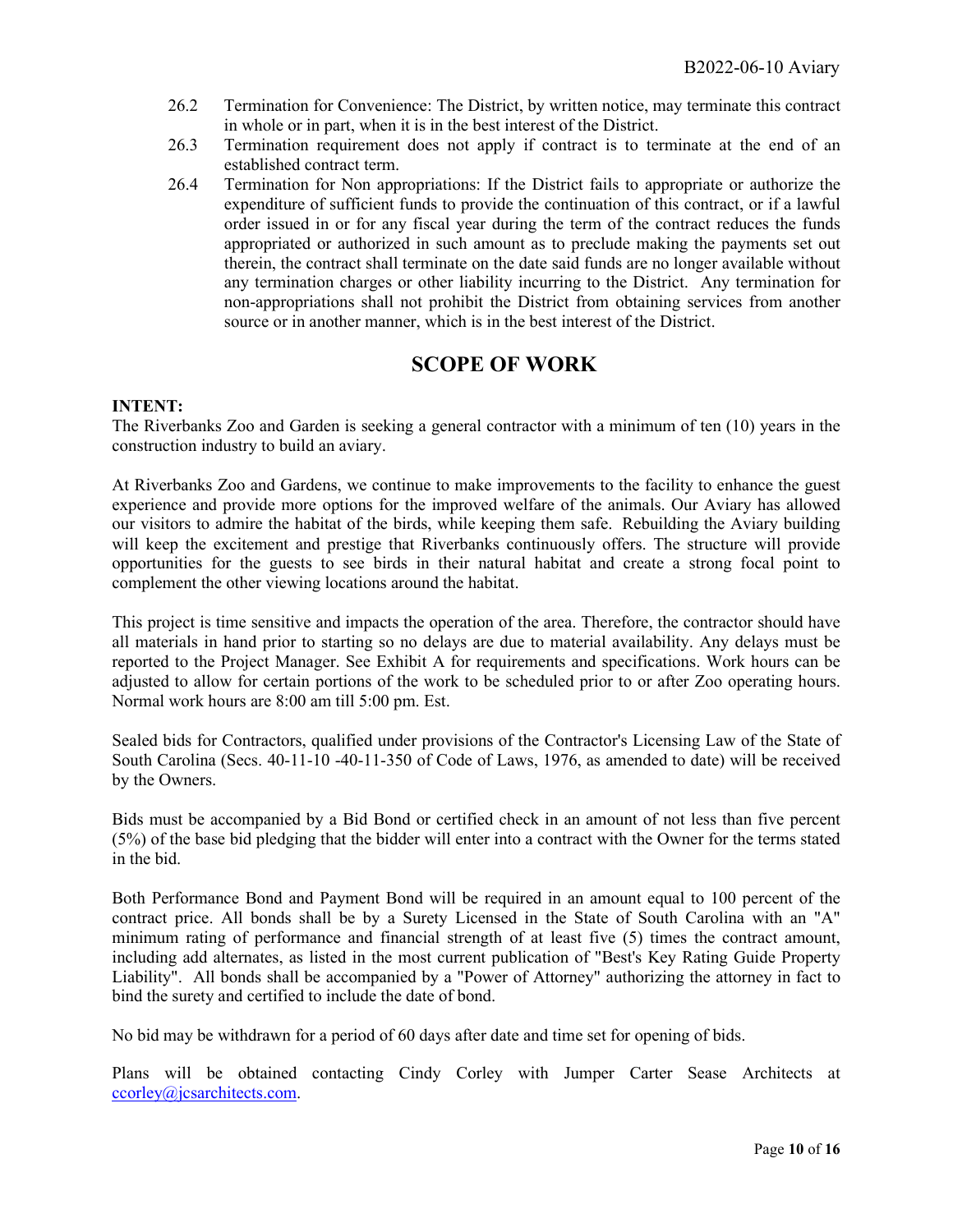*However, all questions regarding this solicitation must be directed through the Procurement Manager at [rbrindle@riverbanks.org](mailto:rbrindle@riverbanks.org)* 

#### **REQUIREMENTS:**

- Bidders shall refrain from direct or indirect communications promoting their qualifications for this Project to the District or any member of the Lexington-Richland Riverbanks Park Commission, other than through the formal submittal process established by this Invitation for Bid (IFB). Failure to comply with submittal requirements may cause the submittal to be removed from further consideration.
- The selected contractor must hold the required license(s) for demolition and installation of the aviary.
- Contractor must be bondable, a certified contractor and have personnel on site who hold the necessary OSHA required certifications to safely perform the work.
- Must have an Experience Modifier Rate (EMR) of less than one (1).
- The contractor should submit as a part of the bid package the safety program to be used on this site to ensure workplace safety.
- Contractor's site superintendent shall coordinate all activities with Zoo Project Manager.
- All deliveries must be made before 7:00 AM or after 7:00 PM est.
- Riverbanks Zoo and Garden is a smoke free facility.

#### **CONSIDERATIONS:**

• The area around the aviary is open to Riverbanks employees and guest, so deliveries, work practices, application processes and behavior of staff will be closely monitored by the Project Manager to ensure the quality of the staff and guest environment.

#### **OBLIGATION:**

• Riverbanks Zoo and Garden makes no guarantees as to the correctness of the information and materials identified in this specification. It shall be the contractor's responsibility to ascertain the full extent of this job.

#### **REGULATIONS AND STANDARDS:**

- The work shall comply with all laws, ordinances and regulations of all legally constituted authorities having jurisdiction over any part of this work, County and State level. These requirements supplement the specifications and shall take precedence in case of conflict.
- All work shall be performed and completed in a thoroughly workmanlike and professional manner in accordance with best modern practices, regardless of any omissions from the attached specifications and/or drawings. All material and equipment shall be new and shall comply with the applicable standard in every case where such a standard has been established for the particular type of material in question.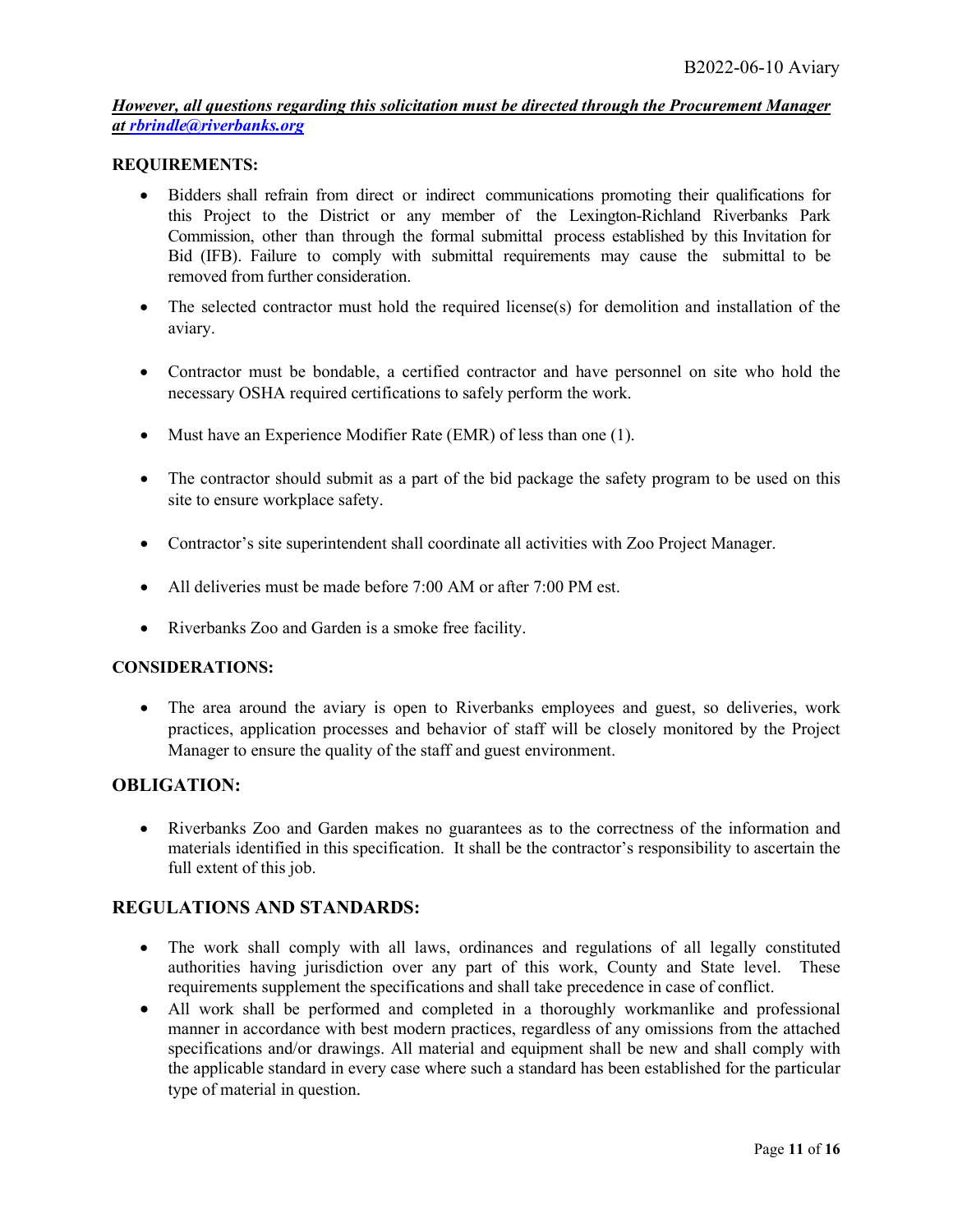- Safety Department to review fall protection plans specific to this project as requested. The Zoo Project Manager to final approve all aspects of the project including changes and payments.
- The Bidder shall supply for review, all SCOSHA written programs as applicable to include, but not limited to, the following OSHA standards; Walking-Working Surfaces (Fall Protection), Control of Hazardous Energy (Lockout/Tagout), Personal Protective Equipment and Permit-required Confined Spaces.

#### **SITE CLEAN UP:**

- The contractor shall keep the job site clean and free from an accumulation of debris or materials during the project. At the completion of the work, the entire facility and premises shall be left clean.
- The contractor shall remove from the premises all accumulations of trash and other materials, which are not to be used in the project, daily.

#### **CONTRACTOR'S CARE:**

• Contractor shall exercise due care in protecting all trees, property, and surrounding property. Contractor will be responsible for any damage and will be required to restore any damage. If the Contractor fails or refuses to repair any damage promptly, the Project Manager may have the necessary work performed and charge the cost thereof to the contractor.

#### **FINAL INSPECTION:**

• At the completion of the contract work, a representative of Riverbanks Zoo and Garden shall accompany the contractor on an inspection of the work. All defects found in the work will be corrected before final payment will be authorized.

#### **BIDS MUST INCLUDE**

- Solicitation name and number clearly marked on the outside of the envelope
- One hard copy and one digital (i.e. thumb drive)
- A schedule showing phases and duration
- A written introduction summarizing your company's background, resources and relevant experience.
- Three examples of past or current projects of similar size and scope, and the timelines under which they were completed
- Three references from past projects
- MBE/DBE/WBE Cultivation Plan- The owner is committed to cultivating MBE/DBE/WBE involvement in all aspects of owner's operations. Explain how your firm will cultivate MBE/DBE/WBE participation in the Aviary.
- A single point of contact name, title, phone and email address must be included.

#### **HOURS OF OPERATION:**

Riverbanks Zoo and Garden is open Monday through Sunday from 9:00 am to 5:00 pm and closed on Thanksgiving and Christmas Days.

#### **DISPOSAL OF WASTE:**

• The Contractor will ensure proper handling and disposal of materials removed from the containers to prevent discharges of pollutants to surface waters or groundwater.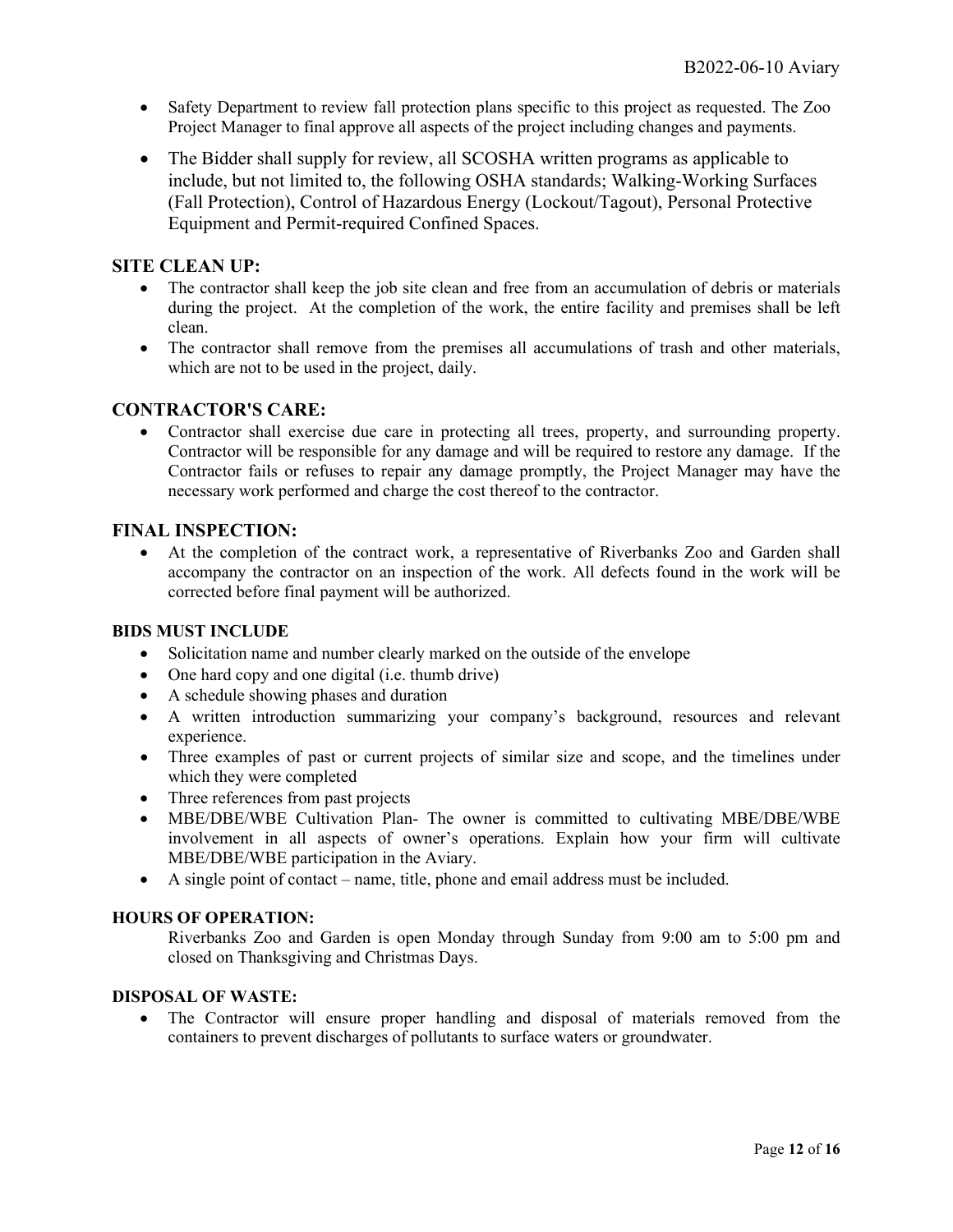#### **NATIONAL POLLUTION DISCHARGE ELIMINATION SYSTEM (NPDES) REQUIREMENT:**

• Contractor shall comply with current and future requirements of the City of Columbia, City of West Columbia and State of South Carolina's NPDES permits (if any) as it may be amended from time to time.

# **INTENTIONALLY LEFT BLANK**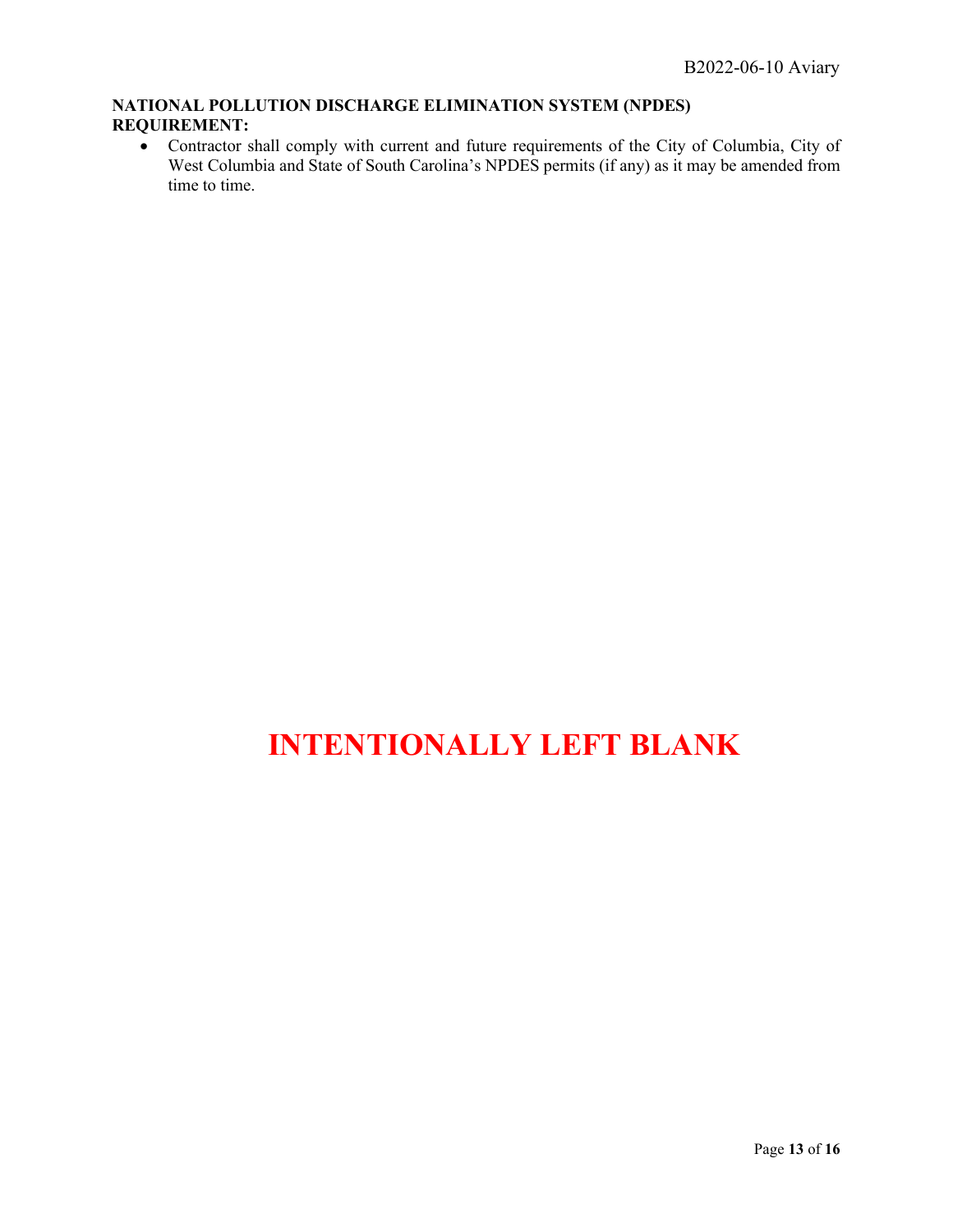

#### **Procurement Services**

400 Rivermont Drive, Columbia, SC 29210 Phone: 803-602-0831 Fax: 803-771-8722

### **BIDDERS SCHEDULE**

#### **BID NUMBER: B2022-06-10 DATE: 06/07/2022**

#### **OPENING DATE AND TIME: June 28, 2022, 10:00 AM (EST)**

| <b>OPENING LOCATION:</b>      | Riverbanks Zoo & Garden<br><b>Procurement Services</b><br>400 Rivermont Drive<br>Columbia, SC 29210                                                                                                                                                                                                                                                                                                |
|-------------------------------|----------------------------------------------------------------------------------------------------------------------------------------------------------------------------------------------------------------------------------------------------------------------------------------------------------------------------------------------------------------------------------------------------|
| <b>PROCUREMENT:</b>           | Under a fixed price contract provide all materials, equipment, and labor<br>for the demolition and installation of the aviary in accordance with the<br>specifications, conditions, and provisions as applicable to this<br>solicitation. All prices are to include all applicable transportation, recycle<br>and disposal costs. Submit one (1) hard copy and one (1) digital copy.               |
| <b>Delivery Requirements:</b> | All deliveries shall be shipped F.O.B. point Destination-freight prepaid;<br>the seller pays and bears all freight charges; collect shipments will not be<br>accepted. It is agreed by the parties here to that delivery by the contractor<br>to the common carrier does not constitute delivery to the District. Any<br>claim for loss or damage shall be between the contractor and the carrier. |

| <b>ITEM</b><br><b>NUMBER</b> | <b>QTY</b><br>U/I | <b>DESCRIPTION</b><br><b>MFG/MDL/STK#</b> | <b>PRICE</b> |
|------------------------------|-------------------|-------------------------------------------|--------------|
| #1:                          | EA                | <b>New Aviary</b>                         |              |
| #2:                          | EA                | <b>Installation</b>                       |              |
| #3:                          | EA                | <b>Total Price</b>                        |              |

**Total Price Written\_\_\_\_\_\_\_\_\_\_\_\_\_\_\_\_\_\_\_\_\_\_\_\_\_\_\_\_\_\_\_\_\_\_\_\_\_\_\_\_\_\_\_\_\_\_\_\_\_\_\_\_\_\_\_\_\_\_\_\_\_\_\_\_\_\_** 

COMPANY:

AUTHORIZED SIGNATURE:

The attached Certificate of Familiarity must be returned with bid.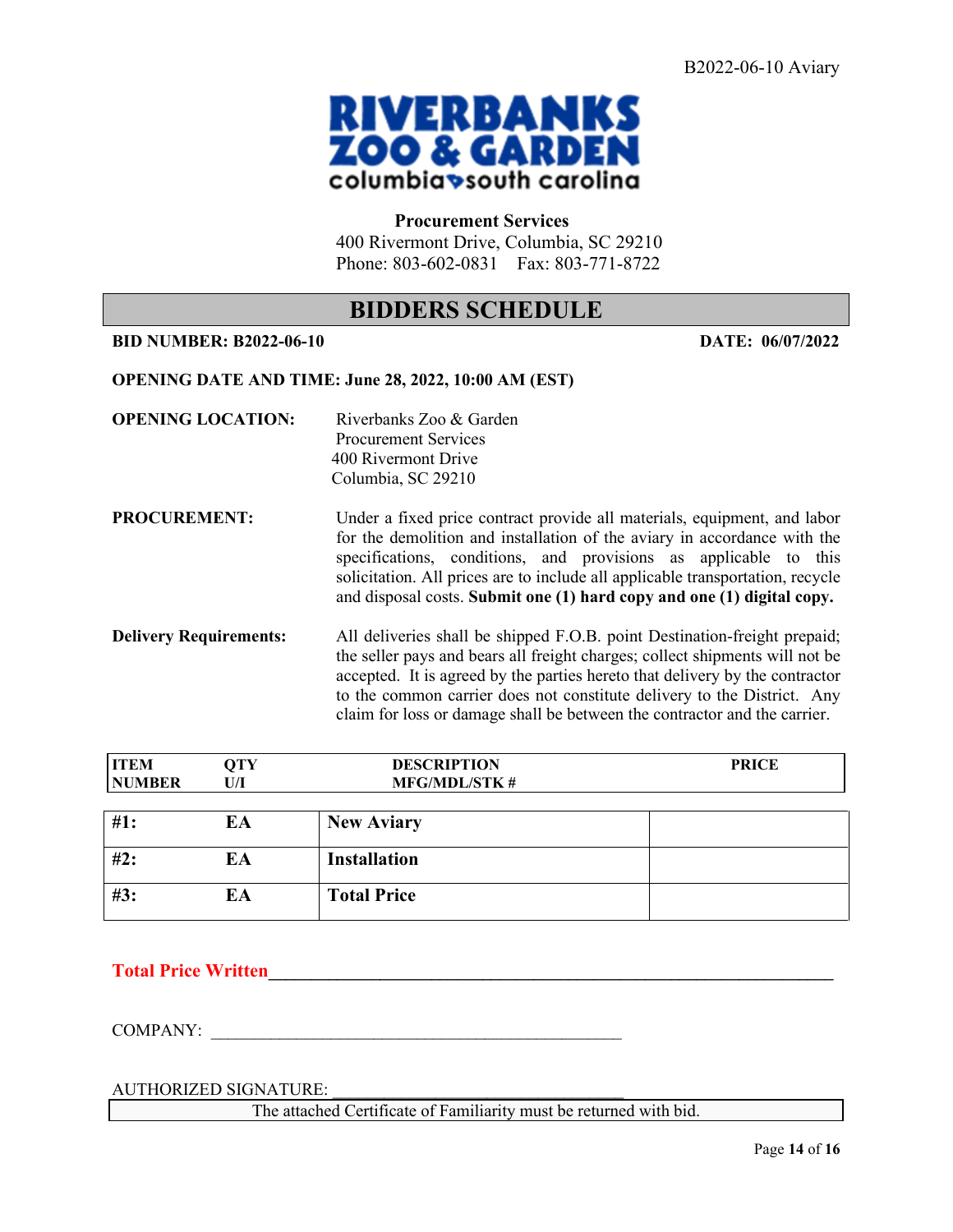#### **SOLICITATION NUMBER: B2022-04-09 DATE: May 11, 2022 CERTIFICATE OF FAMILIARITY**

The undersigned, having fully familiarized himself with the information contained within this entire solicitation and applicable amendments, submits the attached bid and other applicable information to the District, which I verify to be true and correct to the best of my knowledge. I certify that this bid is made without prior understanding, agreement, or connection with any corporation, firm or person submitting a bid for the same materials, supplies or equipment, and is in all respects, fair and without collusion or fraud. I agree to abide by all conditions of this bid and certify that I am authorized to sign this bid. I further certify that this bid is good for a period of ninety (90) days, unless otherwise stated.

| Company Name as registered<br>with the IRS        | <b>Authorized Signature</b><br><b>Printed Name</b> |  |
|---------------------------------------------------|----------------------------------------------------|--|
| <b>Correspondence Address</b>                     |                                                    |  |
| City, State, Zip                                  | Title                                              |  |
| Date                                              | Telephone Number Fax Number                        |  |
| <b>Remittance Address</b>                         | E-mail Address (PLEASE PRINT)                      |  |
| City, State, Zip                                  |                                                    |  |
| Toll-Free Number if available<br>Telephone Number |                                                    |  |
| Federal Tax ID Number                             | SC Sales and Use Tax Number                        |  |

# **INTENTIONALLY LEFT BLANK**

**Richland-Lexington Riverbanks Park District**